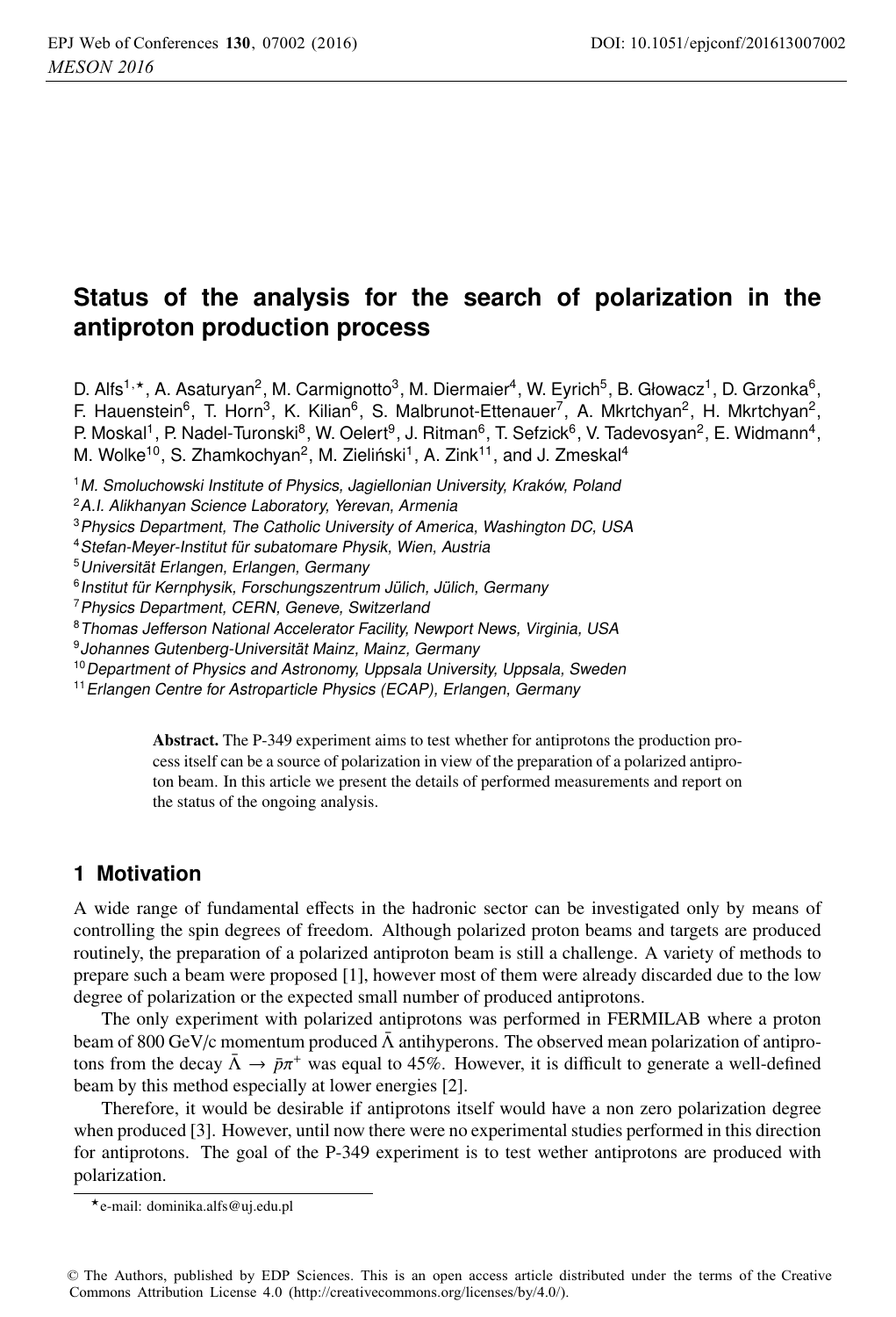

Figure 1. The scheme of the detector arrangement in the horizontal plane. The beam comes from the right side. The total angular range covered by the system is about 150 mrad (horizontally as well as vertically) and the relevant scattering angle for the asymmetry measurement is about 20 mrad. Further explanation is given in the text.

## **2 Analyzing reaction**

In order to measure the polarization of antiprotons the elastic  $\bar{p}p$  scattering is used and the scattering asymmetry has to be determined in a region with known analyzing power. The Coulomb-Nuclear Interference (CNI) region is well suited for this kind of measurements because the analyzing power is well known and calculable at high energies. It was shown that in proton-proton and proton-antiproton elastic scattering the value is the same but with opposite sign. The maximum analyzing power is about 4.5% at a four momentum transfer equal to  $t = -0.0037$  GeV/c [4].

In the P-349 experiment the antiprotons have a momentum spectrum peaked around  $3.5 \text{ GeV/c}$ for which the high energy approximation is not valid anymore. However, according to preliminary calculations for lower antiproton momenta down to 5  $GeV/c$ , the maximum analyzing power is still about 4.5% for a four momentum transfer  $t = -0.0025$  GeV/c [5].

#### **3 Experimental setup**

The experiment was performed at the T11 beamline of the CERN/PS complex. Antiprotons were produced in the reaction  $pp \rightarrow \bar{p}ppp$  by bombarding the solid target with an unpolarized proton beam of momenta equal to about 24 GeV/c. This corresponds to the typical conditions of the antiproton beam production in the existent and planned facilities.

The system was operated in the air. It consisted of (see Fig. 1): scintillators for triggering purposes (start and stop) and TOF measurements (start, intermediate, stop), a scintillator fiber hodoscope for the beam profile control, a set of three drift chambers with vertical and inclined wires for precise 3d track reconstruction [6], a Cherenkov detector for online pion background reduction (it served as trigger veto), and a DIRC for offline particle identification. The beam was scattered on a 15 cm long liquid hydrogen target.

## **4 Particle identification and track finding**

In the first step of the analysis the ability of the online reduction of the pion background and the particle identification by the DIRC detector were verified.